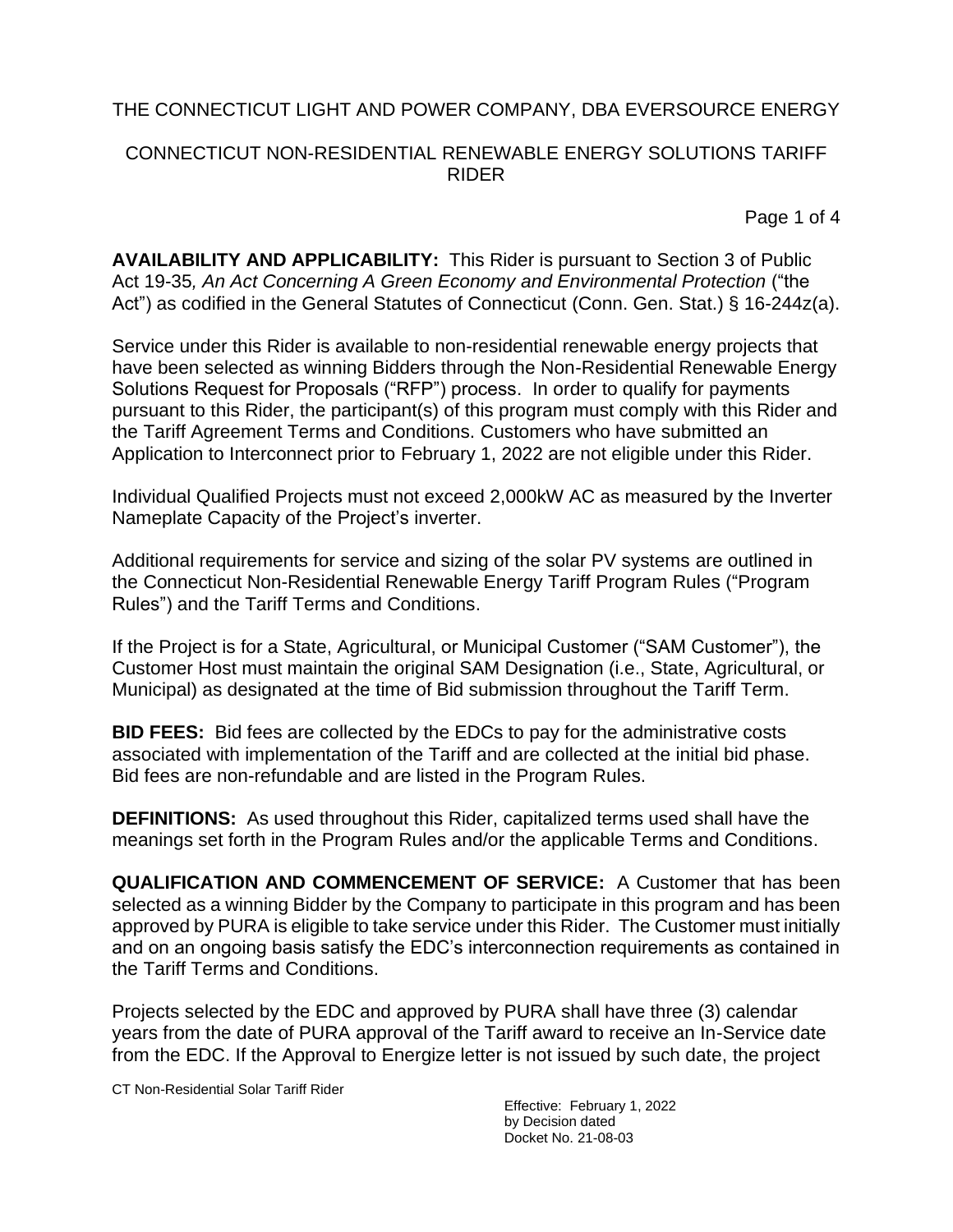## CONNECTICUT NON-RESIDENTIAL RENEWABLE ENERGY SOLUTIONS TARIFF RIDER

Page 2 of 4

will be removed from the program and the EDC's twenty-year purchase commitment will terminate. A Project may not be energized prior to the Approval to Energize date and the EDCs will not compensate any system that began operations before the applicable Approval to Energize date.

The Customer will be required to sign a Tariff Agreement with the Company in order to receive payments under this Rider. Acceptance for enrollment under this Tariff is subject to fulfillment of all Prerequisites for Purchases, including applicable Performance Assurance, metering, and interconnection requirements pursuant to the Terms and Conditions.

**TARIFF RIDER STRUCTURES/COMPENSATION:** Eligible Customers have the option of a Buy-All structure or a Netting structure. The incentive structure will be selected at the time of bid submission and cannot be modified once selected, either before or after the system receives Approval to Energize from the utility. The Project will always remain linked to the Customer, and the Customer will receive all compensation from the EDC under the applicable Tariff.

Once the Purchase Price(s) are approved by PURA, such Purchase Price(s) will be used to compensate the Customer and/or the Tariff Payment Beneficiary, as applicable, for the Delivered Energy and RECs in accordance with the Program Rules and the Terms and Conditions. Acceptance under this Rider is subject to the acceptance by the company and PURA, and certification, by the Customer that the Customer will comply with all provisions in the Rider, including the Terms and Conditions.

**BUY-ALL:** Under the Buy-All structure, Eversource compensates for all energy produced by the project at a fixed per kWh Tariff Rate on a quarterly basis. The Tariff Rate for energy includes compensation for Renewable Energy Certificates ("RECs"), and Environmental Attributes.

A set percentage of the total compensation rate may be assigned to a Tariff Payment Beneficiary. Payments to such Tariff Payment Beneficiaries shall occur on a quarterly basis. Any remaining compensation shall be applied to the Customer of Record's bill in the form of monetary credits applied to the Customer on the Customer's bill.

**NETTING:** Under the Netting structure, Eversource will compensate the Customer based on a two-part Tariff Rate. The two-part rate will consist of an Export Rate, and a

CT Non-Residential Solar Tariff Rider

Effective: February 1, 2022 by Decision dated Docket No. 21-08-03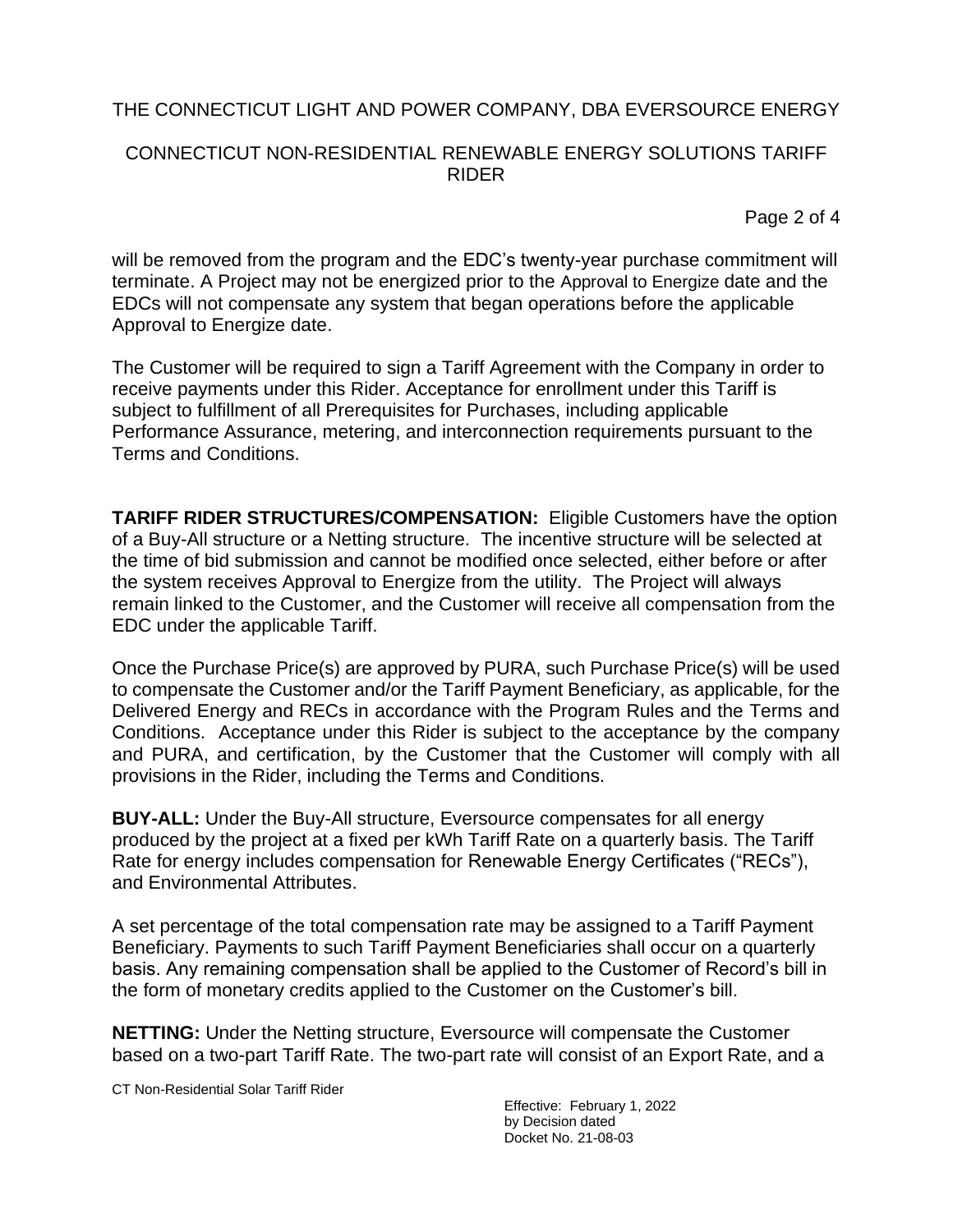## CONNECTICUT NON-RESIDENTIAL RENEWABLE ENERGY SOLUTIONS TARIFF RIDER

Page 3 of 4

REC and Environmental Attribute rate. Measurement of imported and exported power will be reported on a monthly basis at the Revenue Meter each month and summed at the end of each billing period.

Monetary On-Bill Credits are calculated based on a customer's monthly Net Excess Generation multiplied by the customer's current Retail Rate. On-Bill credits will carry forward from month to month and can be used to offset customer, supply, and delivery charges.

The Customer will pay the Company for any monthly Net-Excess Purchases during the billing period under the applicable retail tariff schedule.

The Customer will be compensated for the REC's and Environmental Attributes of the total kWh of generation produced by the Project at the REC rate as measured at the Production Meter. REC Payments shall be made on a quarterly basis to either the Customer of Record or to a Tariff Payment Beneficiary.

To the extent the customer elects to apply bill credits to the customers' on-site account or, in the case of SAM Customers, to any Beneficial Accounts, bill credits will be applied on a monthly basis.

**BENNEFICIAL ACCOUNT CREDITS:** The EDC's will provide bill credits to SAM Customers Beneficial Accounts. Customer Hosts shall set credit allocation percentages for Beneficial Accounts, and each Beneficial Account shall set credit allocation percentages for each eligible individually numbered account. Credit allocations can be adjusted on an annual basis.

**RECs and ENVIRONMENTAL ATTRIBUTES:** By participating in either Tariff structure, the System Owner agrees that their EDC takes ownership of all RECs and Environmental Attributes produced by their Qualified Project.

**INTERCONNECTION AND METERING REQUIREMENTS:** The installation of a generation system that will interconnect with the Company's electric distribution system requires the approval of the Company. A Bidder seeking to participate in the Program is (i) required to file an interconnection application with the Company and to comply (at the applicant's expense) with the applicable requirements contained in the Company's Guidelines for Generator Interconnection and, (ii) responsible for the cost of the interconnection service and any metering equipment required by the Company.

CT Non-Residential Solar Tariff Rider

Effective: February 1, 2022 by Decision dated Docket No. 21-08-03